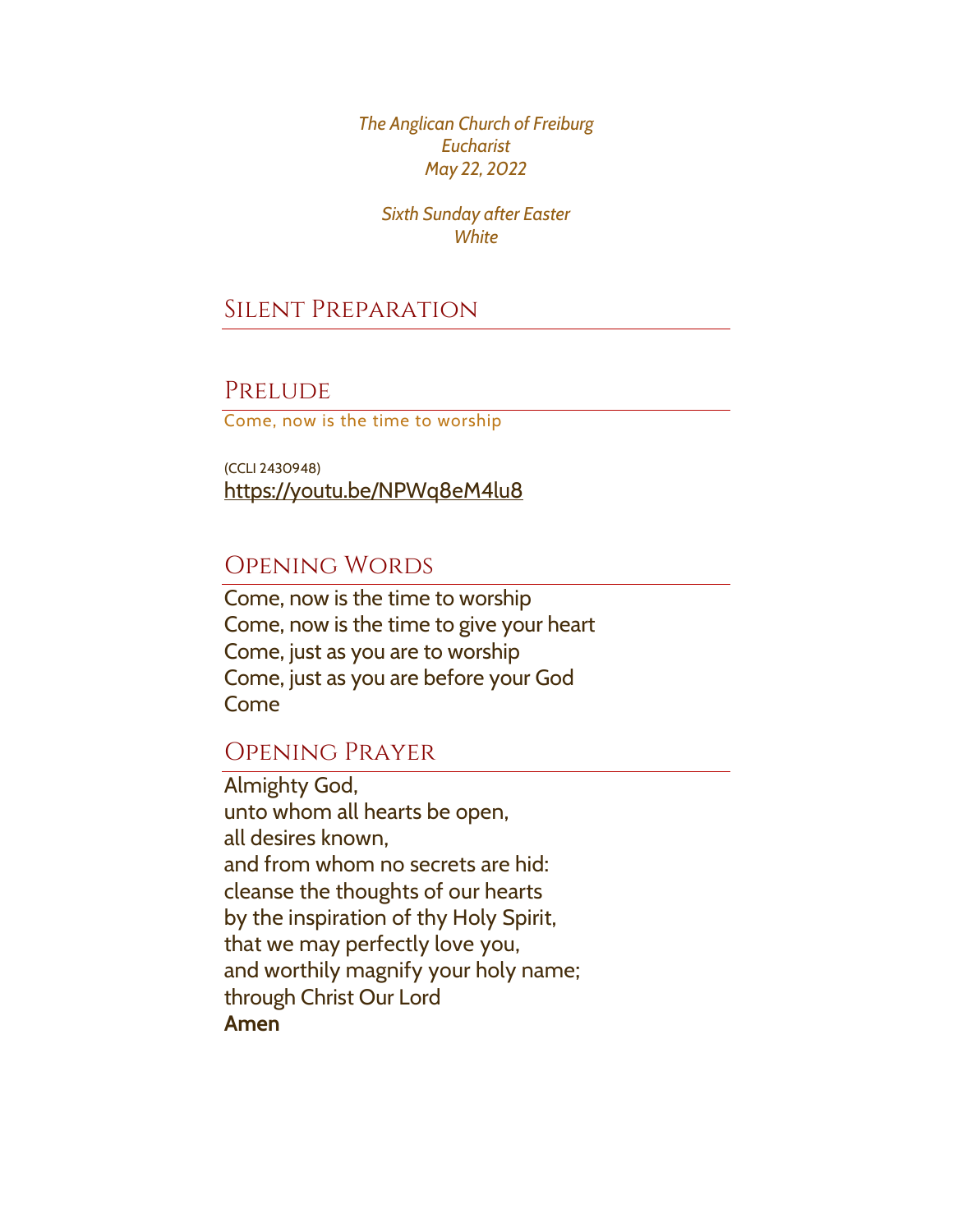### Opening Hymn

Lord I lift your name on high

(CCLI 117947) [https://youtu.be/COQ6cni\\_TG8](https://nam12.safelinks.protection.outlook.com/?url=https%3A%2F%2Fyoutu.be%2FCOQ6cni_TG8&data=05%7C01%7C%7C38079e7fae2148f796ca08da3a2599ba%7C84df9e7fe9f640afb435aaaaaaaaaaaa%7C1%7C0%7C637886230413059596%7CUnknown%7CTWFpbGZsb3d8eyJWIjoiMC4wLjAwMDAiLCJQIjoiV2luMzIiLCJBTiI6Ik1haWwiLCJXVCI6Mn0%3D%7C3000%7C%7C%7C&sdata=8oqdZXSwPumYcyFRZs%2B01Z0vbFfir3hq%2FNh2AgLqp8s%3D&reserved=0)

## Praise and Thanksgiving

### **CONFESSION**

### Invitation to Confession

Christ our Passover lamb has been sacrificed for us. Let us therefore rejoice by putting away all malice and evil and confessing our sins with a sincere and true heart. *1 Corinthians 5.7,8*

*All* **Almighty God, Father of our Lord Jesus Christ, maker of all things, judge of all people: we acknowledge and bewail our manifold sins and wickedness, which we, from time to time, most grievously have committed, by thought, word and deed, against thy divine majesty, We do earnestly repent, and are heartily sorry for these our misdoings; Have mercy upon us, have mercy upon us, most merciful Father; for thy Son our Lord Jesus Christ's sake, forgive us all that is past; and grant that we may ever hereafter serve and please you in newness of life, to the honour and glory of your name; through Jesus Christ our Lord. Amen.**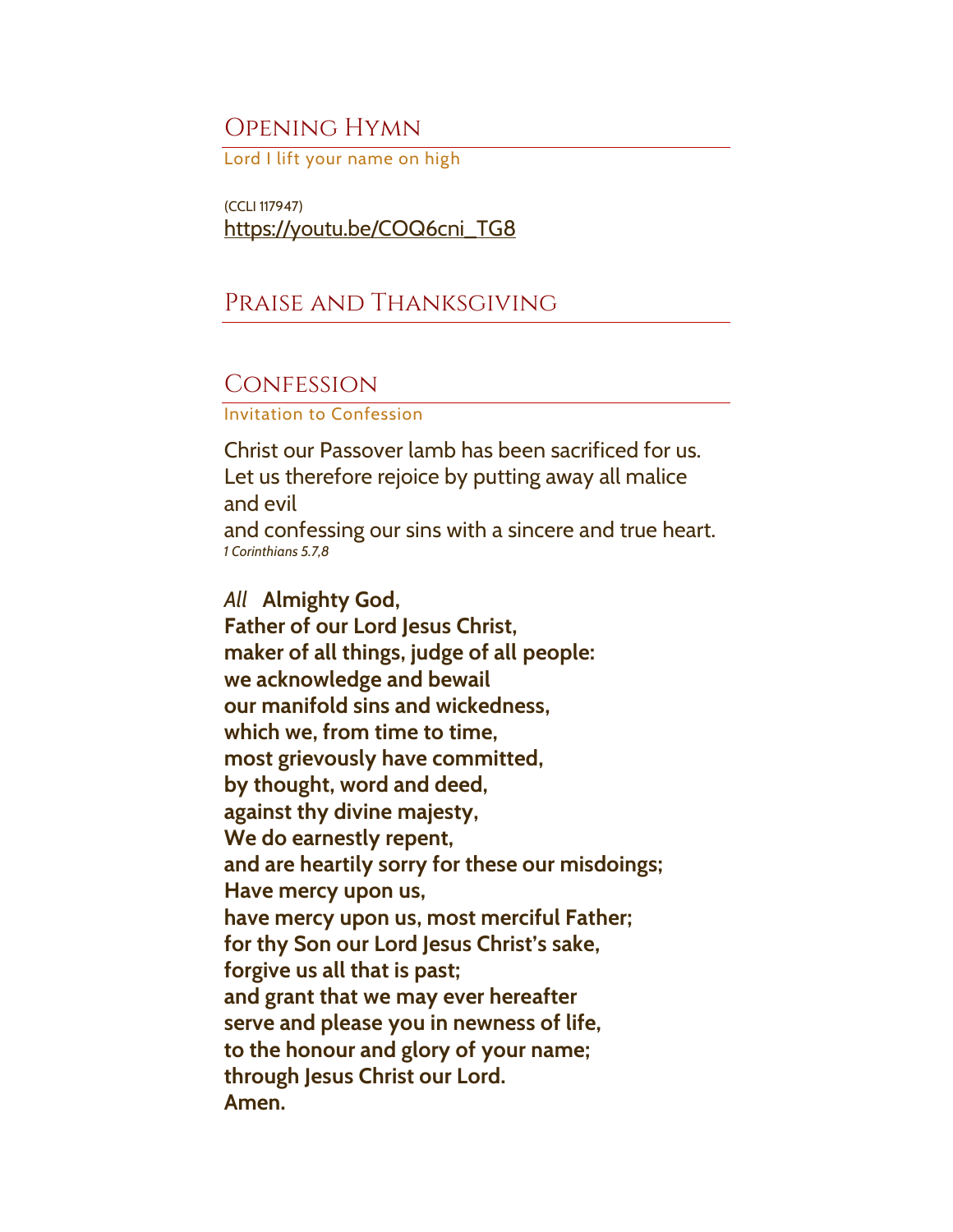#### Absolution

Almighty God, our heavenly Father, who of his great mercy has promised forgiveness of sins to al who with hearty repentance and true faith turn unto him: have mercy upon *you*; pardon and deliver *you* from all *your* sins; confirm and strengthen *you* in all goodness; and bring *you* to everlasting life; through Jesus Christ our Lord. *All* **Amen.**

# **COLLECT**

God our redeemer,

you have delivered us from the power of darkness and brought us into the kingdom of your Son: grant, that as by his death he has recalled us to life, so by his continual presence in us he may raise us to eternal joy; through Jesus Christ your Son our Lord, who is alive and reigns with you, in the unity of the Holy Spirit, one God, now and for ever.

## Canticle/Psalm

#### Psalm 67

May God be gracious to us and bless us and make his face to shine upon us, **2 that your way may be known upon earth, your saving power among all nations.**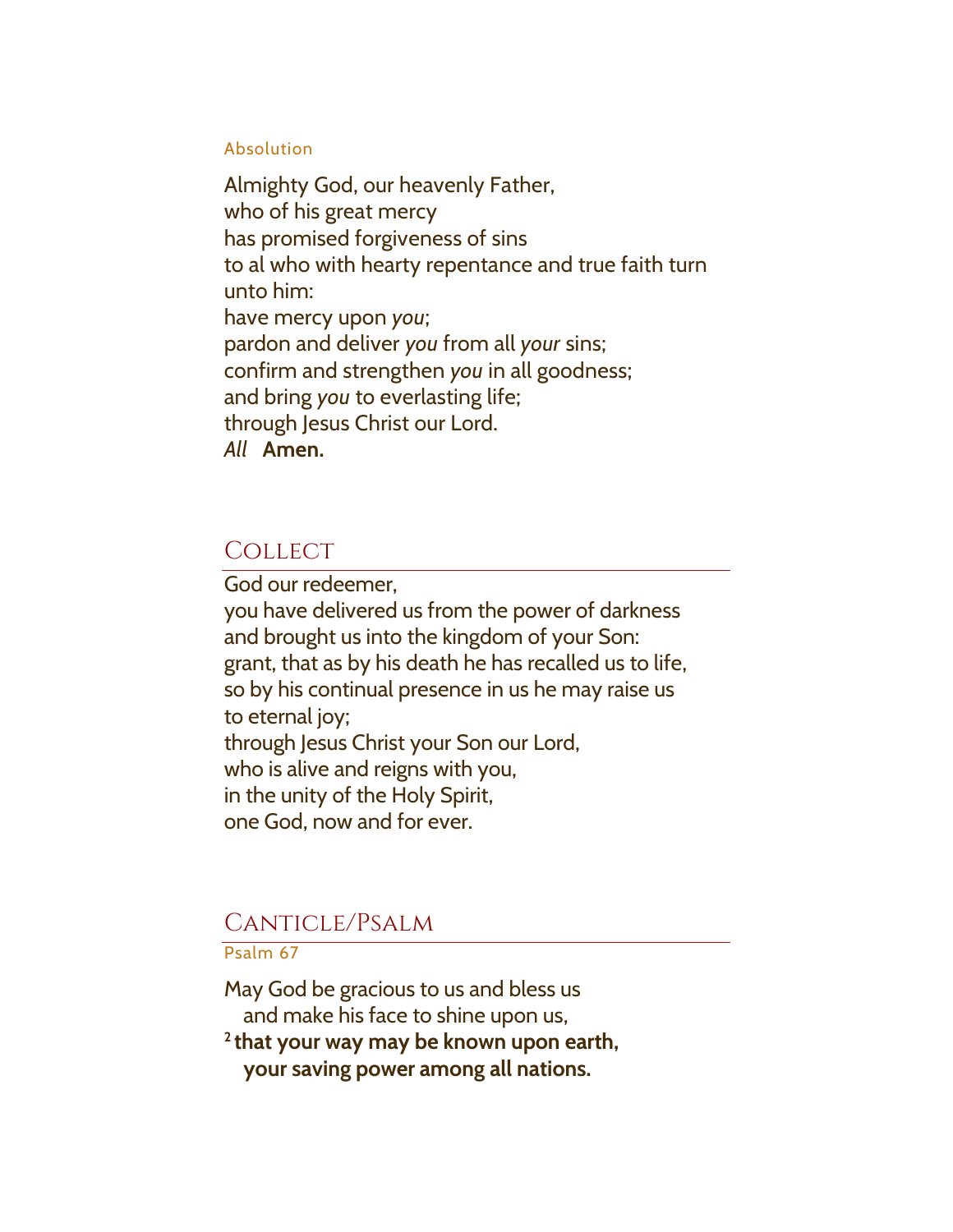- **<sup>3</sup>** Let the peoples praise you, O God; let all the peoples praise you.
- **<sup>4</sup> Let the nations be glad and sing for joy, for you judge the peoples with equity and guide the nations upon earth.**
- **<sup>5</sup>** Let the peoples praise you, O God; let all the peoples praise you.
- **<sup>6</sup> The earth has yielded its increase; God, our God, has blessed us.**
- **<sup>7</sup>**May God continue to bless us; let all the ends of the earth revere him.

Glory be to the Father, and to the Son and the Holy Spirit

**As it was in the beginning, is now and ever shall be world without end. Amen**

# First Reading

Acts 16:9-15

The reading is taken from Acts 16:9-15 Let us prepare ourselves for the word of God **Our hearts and our minds are open**

**<sup>9</sup>**During the night Paul had a vision: there stood a man of Macedonia pleading with him and saying, 'Come over to Macedonia and help us.' **<sup>10</sup>**When he had seen the vision, we immediately tried to cross over to Macedonia, being convinced that God had called us to proclaim the good news to them.

**<sup>11</sup>**We set sail from Troas and took a straight course to Samothrace, the following day to Neapolis, **<sup>12</sup>** and from there to Philippi, which is a leading city of the district<sup>[</sup>[a](https://www.biblegateway.com/passage/?search=Acts+16%3A9-15&version=NRSVA#fen-NRSVA-27483a)<sup>]</sup> of Macedonia and a Roman colony. We remained in this city for some days. **<sup>13</sup>**On the sabbath day we went outside the gate by the river, where we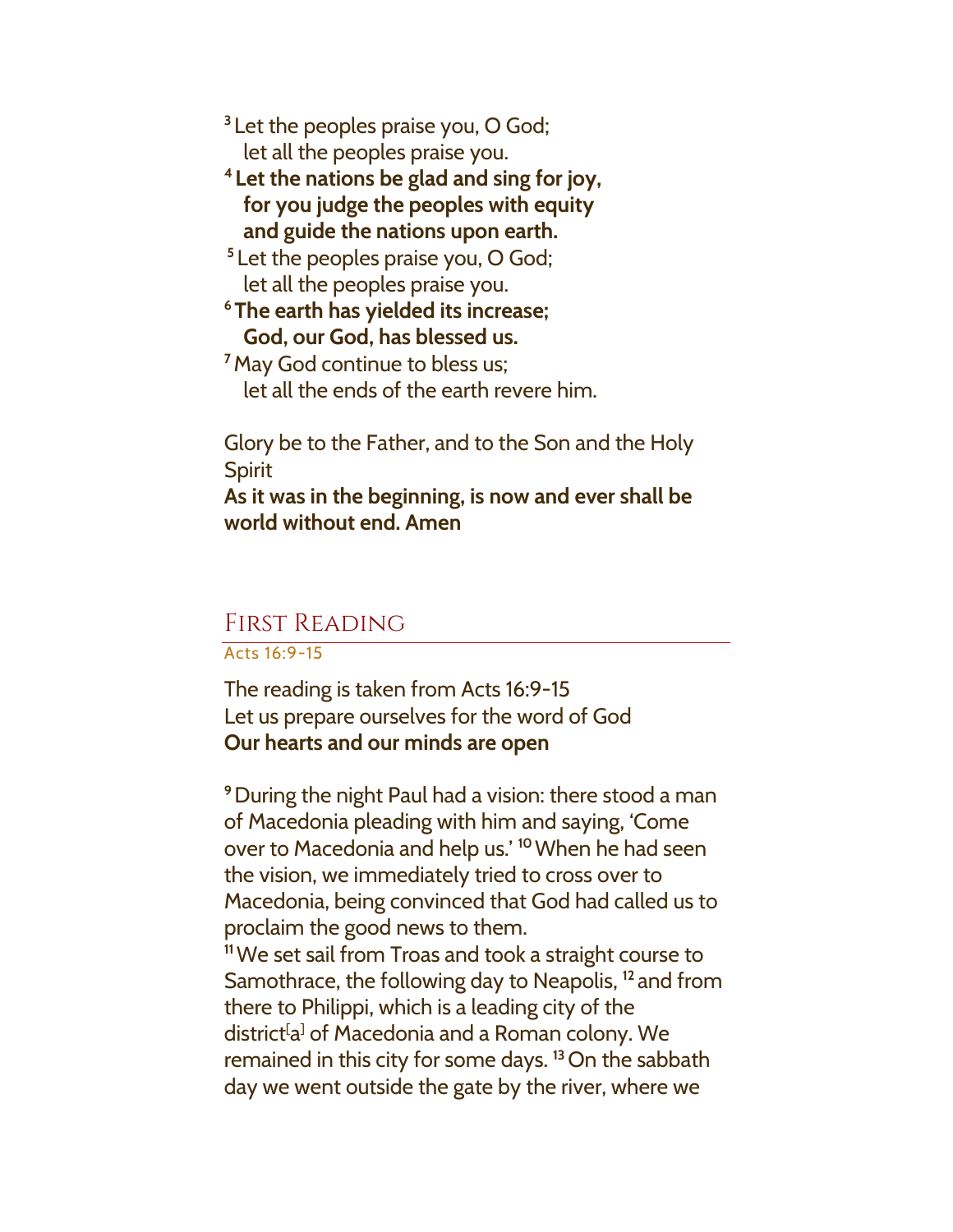supposed there was a place of prayer; and we sat down and spoke to the women who had gathered there. **<sup>14</sup>** A certain woman named Lydia, a worshipper of God, was listening to us; she was from the city of Thyatira and a dealer in purple cloth. The Lord opened her heart to listen eagerly to what was said by Paul. **<sup>15</sup>**When she and her household were baptized, she urged us, saying, 'If you have judged me to be faithful to the Lord, come and stay at my home.' And she prevailed upon us.

This is the word of the Lord. **Thanks be to God.**

Gradual Hymn

I heard the voice of Jesus say

(CCLI 2598000) [https://youtu.be/yYqgBMrmeZA](https://nam12.safelinks.protection.outlook.com/?url=https%3A%2F%2Fyoutu.be%2FyYqgBMrmeZA&data=05%7C01%7C%7C38079e7fae2148f796ca08da3a2599ba%7C84df9e7fe9f640afb435aaaaaaaaaaaa%7C1%7C0%7C637886230413059596%7CUnknown%7CTWFpbGZsb3d8eyJWIjoiMC4wLjAwMDAiLCJQIjoiV2luMzIiLCJBTiI6Ik1haWwiLCJXVCI6Mn0%3D%7C3000%7C%7C%7C&sdata=WTnMAKuACQny20ZLiPdsmE4%2BDUei8ib5IniTw7As%2BJU%3D&reserved=0)

# Gospel Reading

#### Gospel Acclamation

Alleluia, alleluia. I am the first and the last, says the Lord, and the living one; I was dead, and behold I am alive for evermore. *All* **Alleluia.** *cf Revelation 1.17,18*

Hear the Gospel of our Lord Jesus Christ according to John **Praise be to you O Christ**

## John 5:1-19 **5** After this there was a festival of the Jews, and Jesus went up to Jerusalem.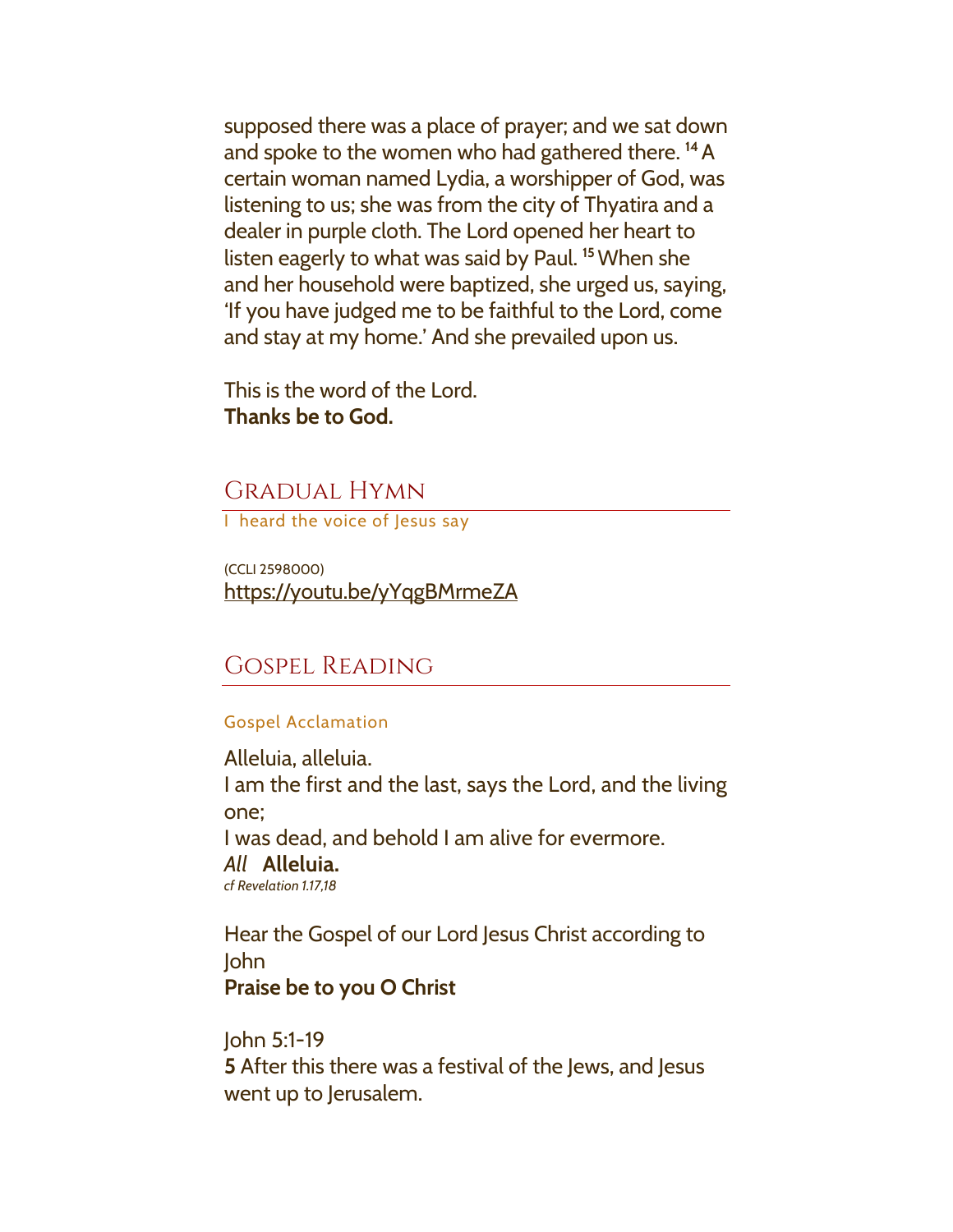**<sup>2</sup>**Now in Jerusalem by the Sheep Gate there is a pool, called in Hebrew Beth-zatha, which has five porticoes. **<sup>3</sup>** In these lay many invalids—blind, lame, and paralysed. **<sup>5</sup>**One man was there who had been ill for thirty-eight years. **<sup>6</sup>**When Jesus saw him lying there and knew that he had been there a long time, he said to him, 'Do you want to be made well?' **<sup>7</sup>** The sick man answered him, 'Sir, I have no one to put me into the pool when the water is stirred up; and while I am making my way, someone else steps down ahead of me.' **<sup>8</sup>** Jesus said to him, 'Stand up, take your mat and walk.' **<sup>9</sup>**At once the man was made well, and he took up his mat and began to walk. Now that day was a sabbath.

This is the gospel of the Lord **Thanks be to thee O Christ**

Homily

### Hymn after Homily

Holy, holy, holy

(CCLI 1156) [https://youtu.be/JwuDSw-9cUQ](https://nam12.safelinks.protection.outlook.com/?url=https%3A%2F%2Fyoutu.be%2FJwuDSw-9cUQ&data=05%7C01%7C%7C38079e7fae2148f796ca08da3a2599ba%7C84df9e7fe9f640afb435aaaaaaaaaaaa%7C1%7C0%7C637886230413059596%7CUnknown%7CTWFpbGZsb3d8eyJWIjoiMC4wLjAwMDAiLCJQIjoiV2luMzIiLCJBTiI6Ik1haWwiLCJXVCI6Mn0%3D%7C3000%7C%7C%7C&sdata=7g6%2Bi15mYFck5THxpVjBcDrnrSRfDDwSKxQsX3lJWro%3D&reserved=0)

**INTERCESSION** 

Commissioning of new Chaplaincy Church Council Anglican Church of Freiburg

THE INDUCTION OF PARISH COUNCIL MEMBERS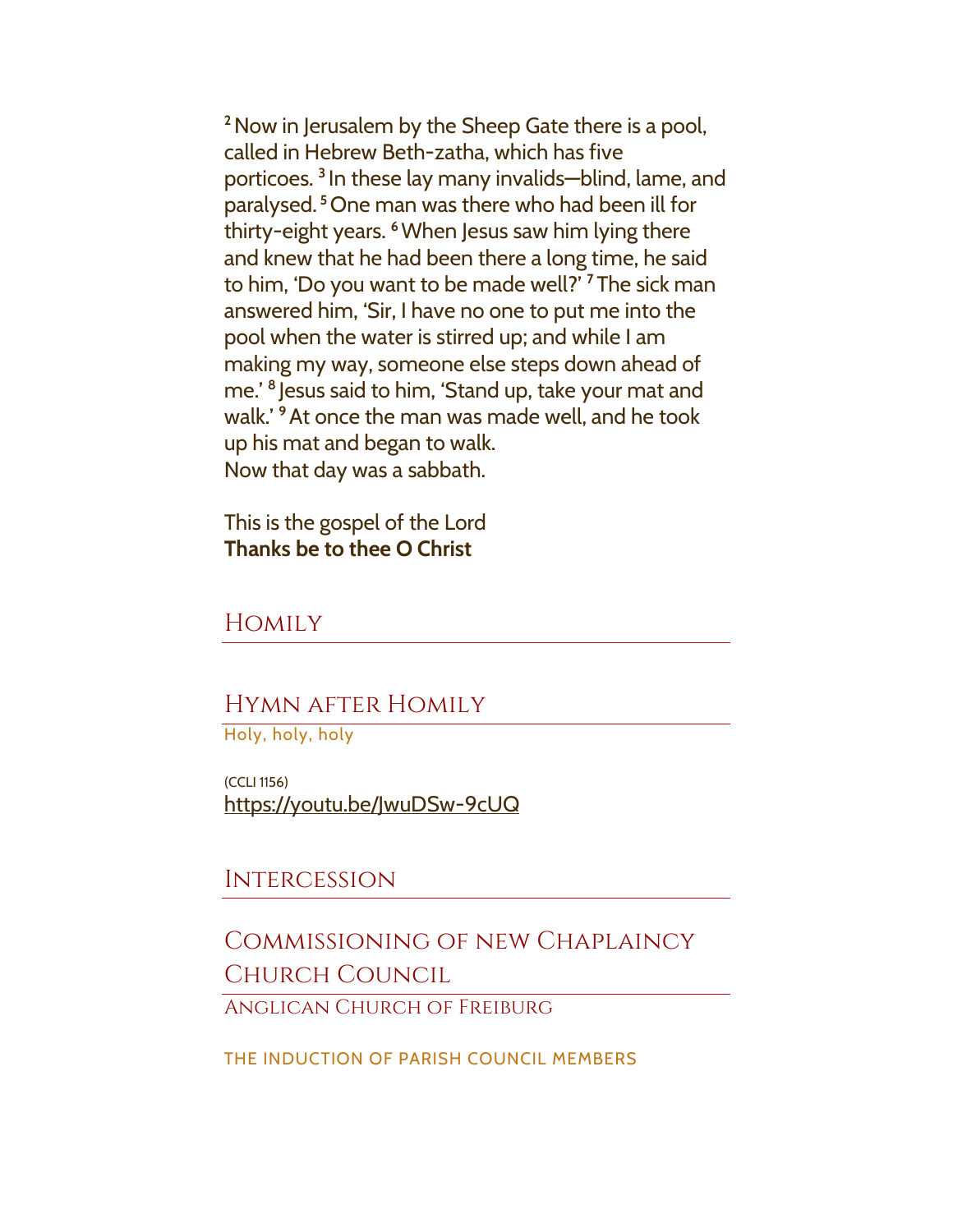(The induction of the Chaplaincy council members is conducted on a Sunday, in the context of the Eucharistic **Liturgy.** Even if a person has been re-elected to the council, he or she is inducted with those elected for the first-time. At the appropriate time during the service the Chaplain or Priest-in-Charge summons, one-by- one, and by name, the newly-elected parish council members. Then he says :

#### *Chaplain:*

You have been duly elected as members of the council of the Anglican Church of Freiburg. Your office is sacred by reason of its importance not only to this parish's welfare, but also to the extension of the Kingdom of God here on earth and the here after. Be mindful that this parish belongs to Christ, and you are only stewards of what is Christ's. Your office gives you the opportunity to serve God, the faithful of this parish, and the world for which Jesus Christ died, and rose again, in imitation of that same Christ who came, not to be served, but to serve. May the Lord our God, by the outpouring upon you of His divine grace, make you faithful servants in the dedication of your time, talents, and treasure to the well-being of the Church and the people of God.

Do you here, in the presence of God, and before these faithful, your brothers and sisters in Christ, declare, and promise that you will fulfil loyally, faithfully, and humbly, the duties of the office to which you have been chosen in this Chaplaincy ; and that you will abide by the Scripturally sound Church's traditions in all its fulness, and in obedience to the Bishop of this Diocese ?

#### *Council Members (together):*

I will, the Lord being my Helper.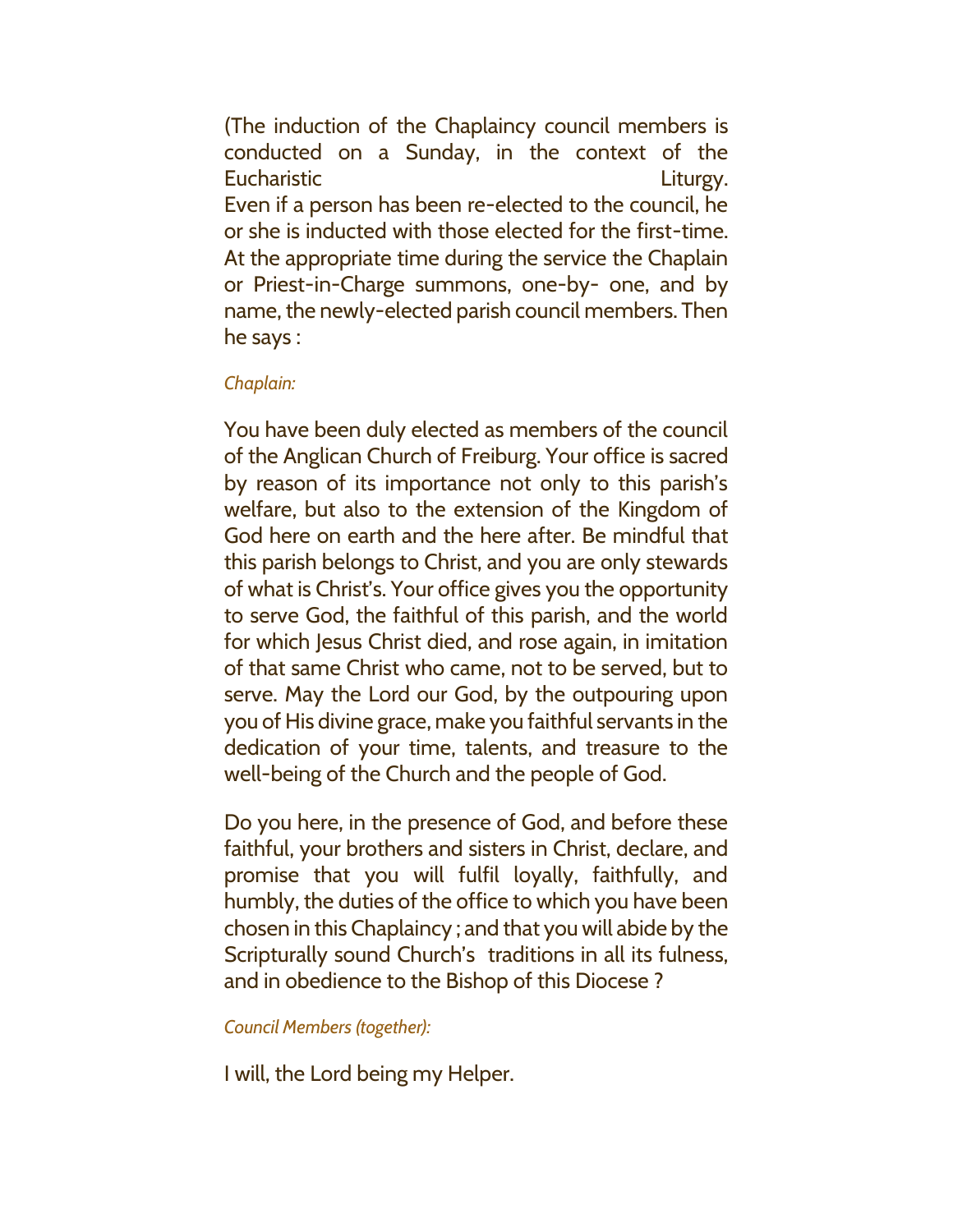#### *Chaplain:*

Do you promise to promote the peace, unity, purity, and tranquillity of the Church and be a living witness to the gospel?

### *Council Members (together):*

I do, the Lord being my Helper.

### *Chaplain:*

(By name): You are admitted to the office of Church Warden/ Council Member in the Chaplaincy of the Anglican Church of Freiburg ; and you are chosen and enjoined by God to discharge your office to the utmost of your ability and in collegiality with the priest and your fellow members of the leadership teams knowing that on that Great Day you will be required to give account of your stewardship before the Judgement-seat of Christ.

### *Chaplain:*

Let us pray to the Lord.

*All:* 

Lord, have mercy.

### *Chaplain:*

O LORD, God of all Life : You built the Church upon the foundation of the Apostles, and Prophets, Jesus Christ Himself being the chief cornerstone. Grant that these Your children may work in union with Your holy will, and purpose, and in living unity with Your beloved Son, our Saviour ; that by the power of Your Holy Spirit, they may be inspired to love You, and desire to extend Your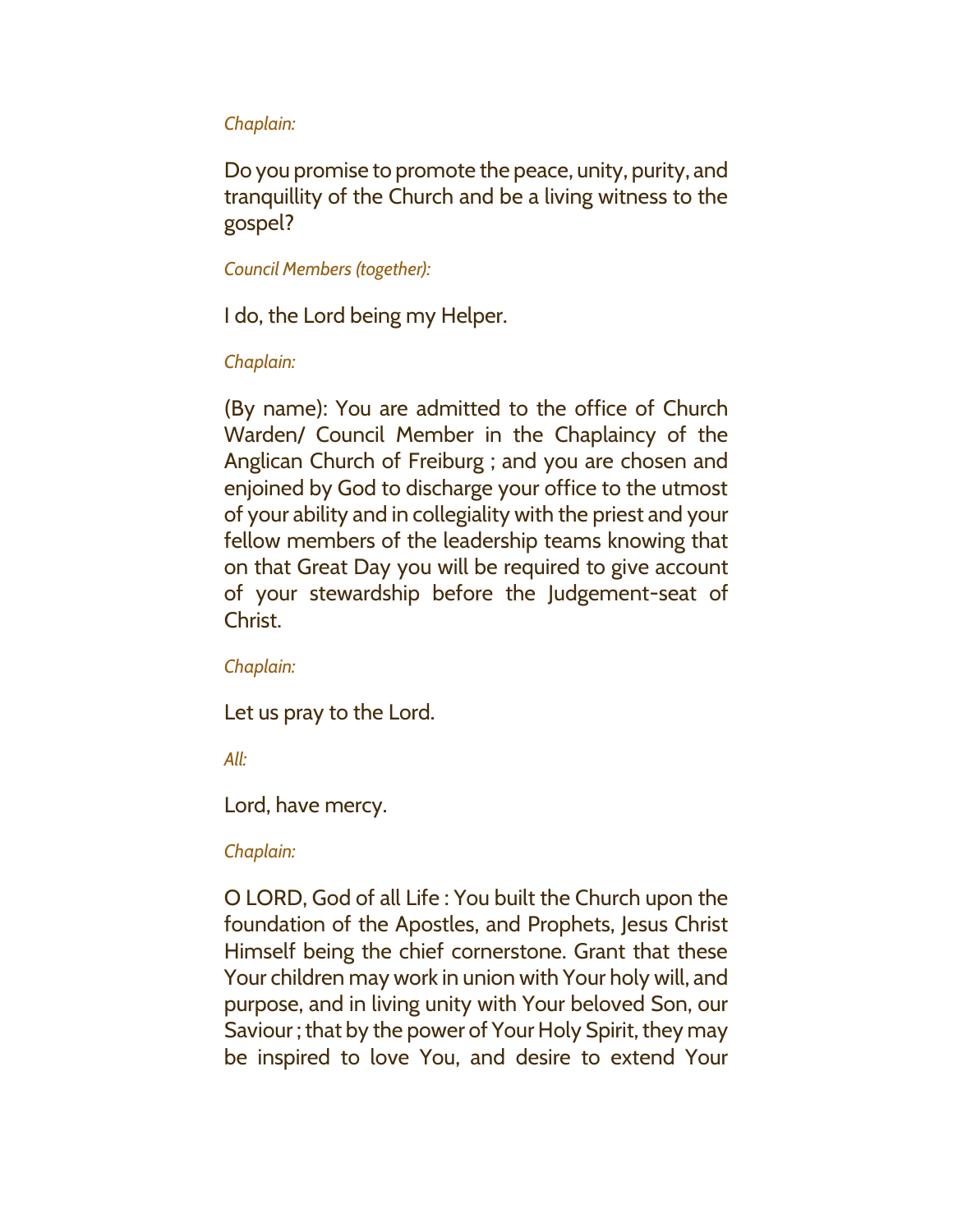Kingdom among all people. Bless, and guide their good work.

Prosper their undertakings. Grant them perseverance in their labours, and wisdom to discern Your perfect will in all things ; and by their good example, stimulate others to a like zeal in Your service. Grant them so to be joined together in unity of mind, and spirit with Your Church, that they may be made a holy temple acceptable to You, the Father Who are from everlasting, together with Your only-begotten Son, and Your all-holy, good, and life-creating Spirit, always, now, and ever, and unto the ages of ages.

*All:* 

Amen.

*Chaplain :*  Peace be with you.

*All:*  And with you.

#### *Chaplain:*

Let us bow our heads to the Lord.

*All:* 

To You, O Lord we lift our hearts.

#### *Chaplain:*

O LORD God, in Your gracious, and beneficent care for Your Church, You have given to this Chaplaincy people willing to serve for Your sake. Grant, we beseech You, to these Your servants the gifts of Your Holy Spirit, that they may give themselves wholly to the service and ministry to which they have been called, with all fidelity, reverence, sincerity, and singleness of mind.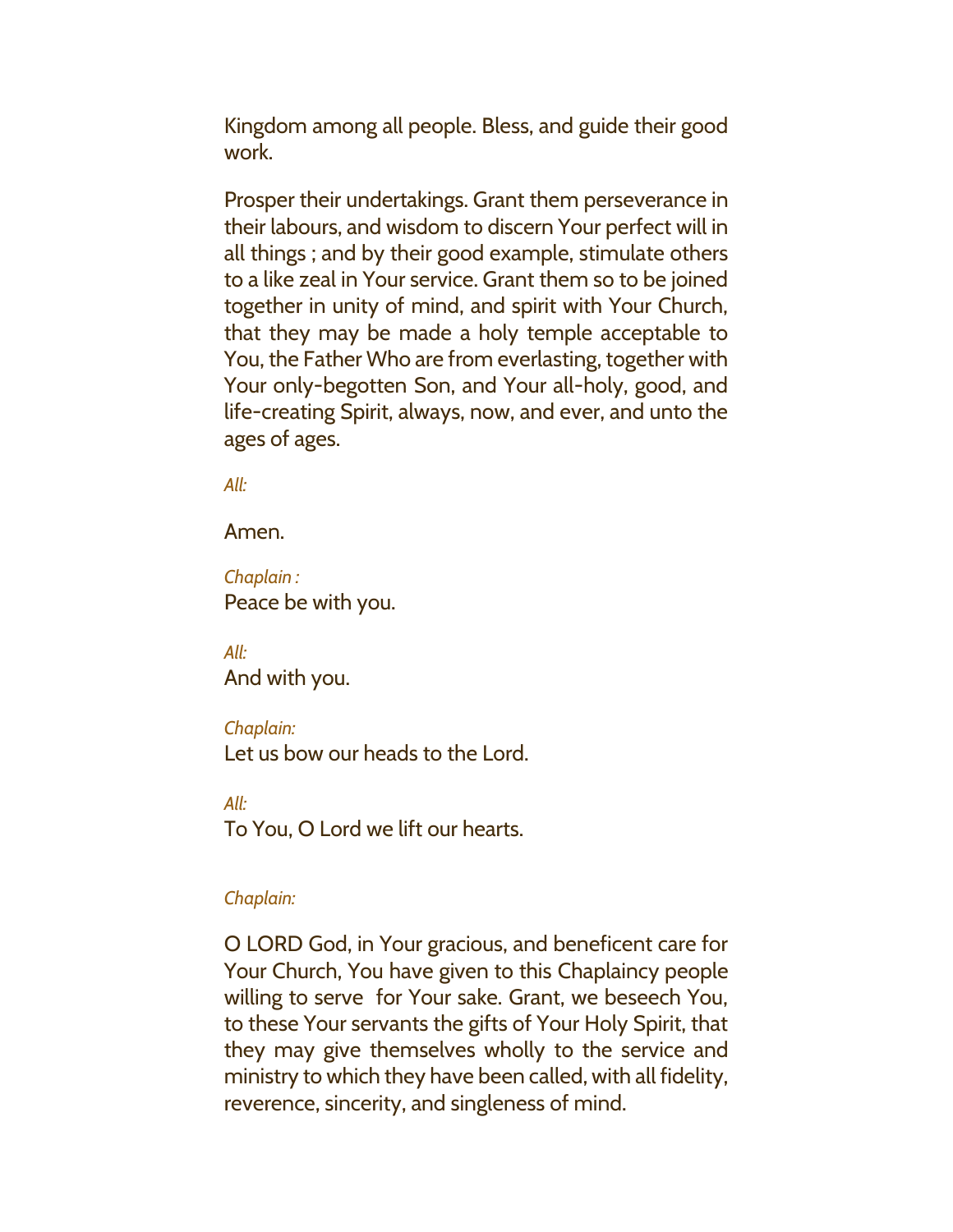Let Your blessing descend upon this Chaplaincy, and so lead it by Your Spirit, that it may be a church holy, and without blemish ; for You are a merciful God, and You love humankind ; and we give glory, to the Father, Son, and Holy Spirit, now, and ever, and unto the ages of ages.

*All:* 

Amen.

*(Now, facing the newly-inducted Councillors, the Chaplain imparts this blessing) :* 

May almighty God, One in the Holy Trinity, Who has called you to the service of His Church, bless you, + enlighten you, and strengthen you in your service, that you may prove good and faithful stewards, to the glory of His all-holy Church.

In the name of the Father, the Son, and the Holy Spirit. Amen.

(The Liturgy then continues with the Eucharist with the new council members taking peace to the pews)

## SHARING OF PEACE

The risen Christ came and stood among his disciples and said, 'Peace be with you.'

Then were they glad when they saw the Lord. Alleluia. *John 20.19,20*

### Preparation of the Table

Here is bread

(CCLI 983717) [https://youtu.be/GgysV3EZKas](https://nam12.safelinks.protection.outlook.com/?url=https%3A%2F%2Fyoutu.be%2FGgysV3EZKas&data=05%7C01%7C%7C38079e7fae2148f796ca08da3a2599ba%7C84df9e7fe9f640afb435aaaaaaaaaaaa%7C1%7C0%7C637886230413059596%7CUnknown%7CTWFpbGZsb3d8eyJWIjoiMC4wLjAwMDAiLCJQIjoiV2luMzIiLCJBTiI6Ik1haWwiLCJXVCI6Mn0%3D%7C3000%7C%7C%7C&sdata=FfK7qlAJURVz8Bzf1%2FcTwRmv39PtY%2F2PcpUuN77OHzo%3D&reserved=0)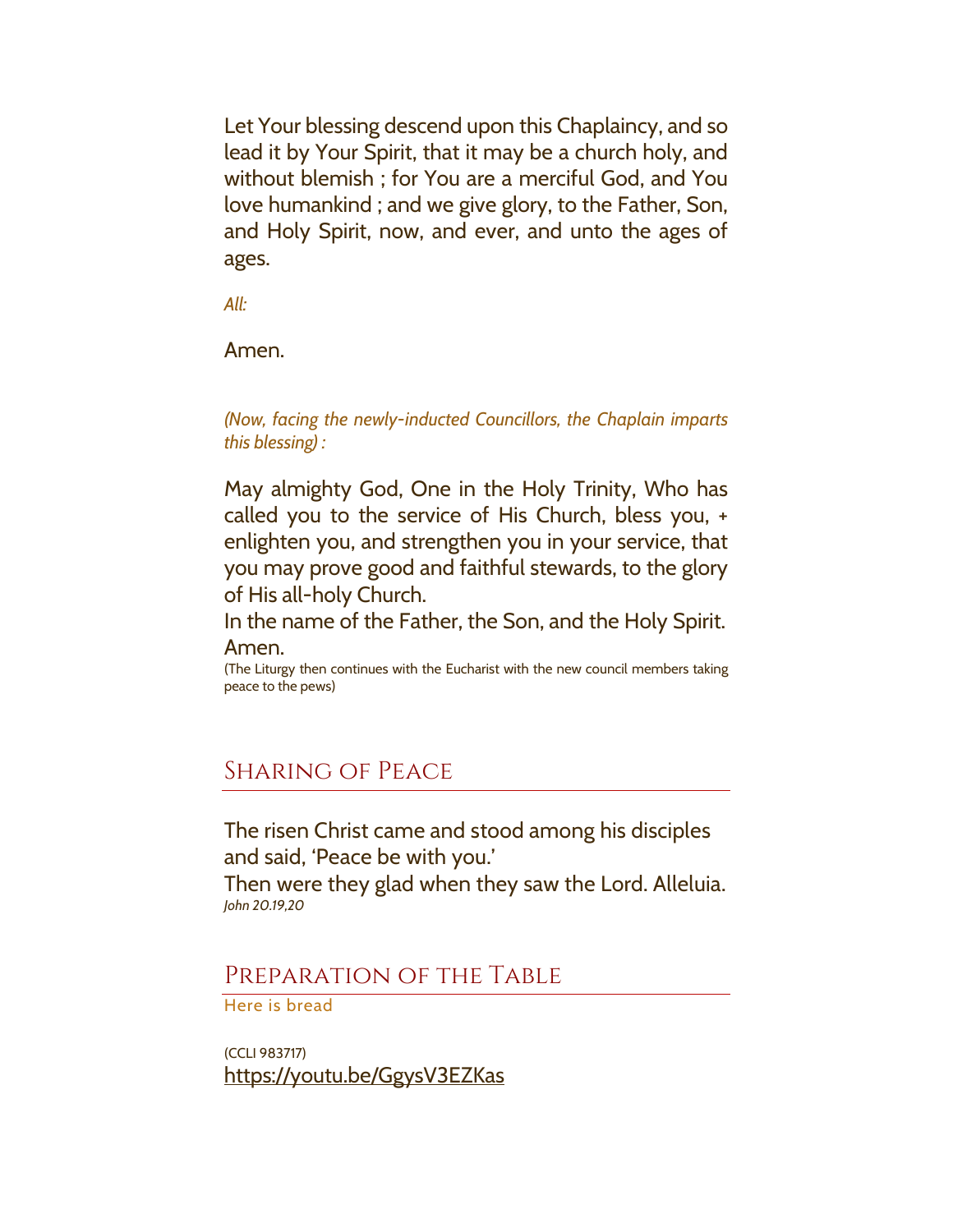## **EUCHARIST**

#### The priest and the people praise God for his goodness.

The Lord be with you *All* **and with your spirit.** Lift up your hearts. *All* **We lift them up unto the Lord.** Let us give thanks unto our Lord God. *All* **It is meet and right so to do.**

It is very meet, right and our bounden duty, that we should at all times, and in all places, give thanks unto you, O Lord, holy Father, almighty, everlasting God.

But chiefly are we bound to praise you because you raised him gloriously from the dead. For he is the true paschal lamb who was offered for us,

and has taken away the sin of the world. By his death he has destroyed death, and by his rising to life again he has restored to us everlasting life.

Therefore with angels and archangels, and with all the company of heaven, we laud and magnify your glorious name, evermore praising you, and *saying*:

*All* **Holy, holy, holy, Lord God of hosts, heaven and earth are full of your glory. Glory be to you, O Lord most high. [Amen.]** *All* **Blessed is he that cometh in the name of the Lord.**

**Hosanna in the highest.**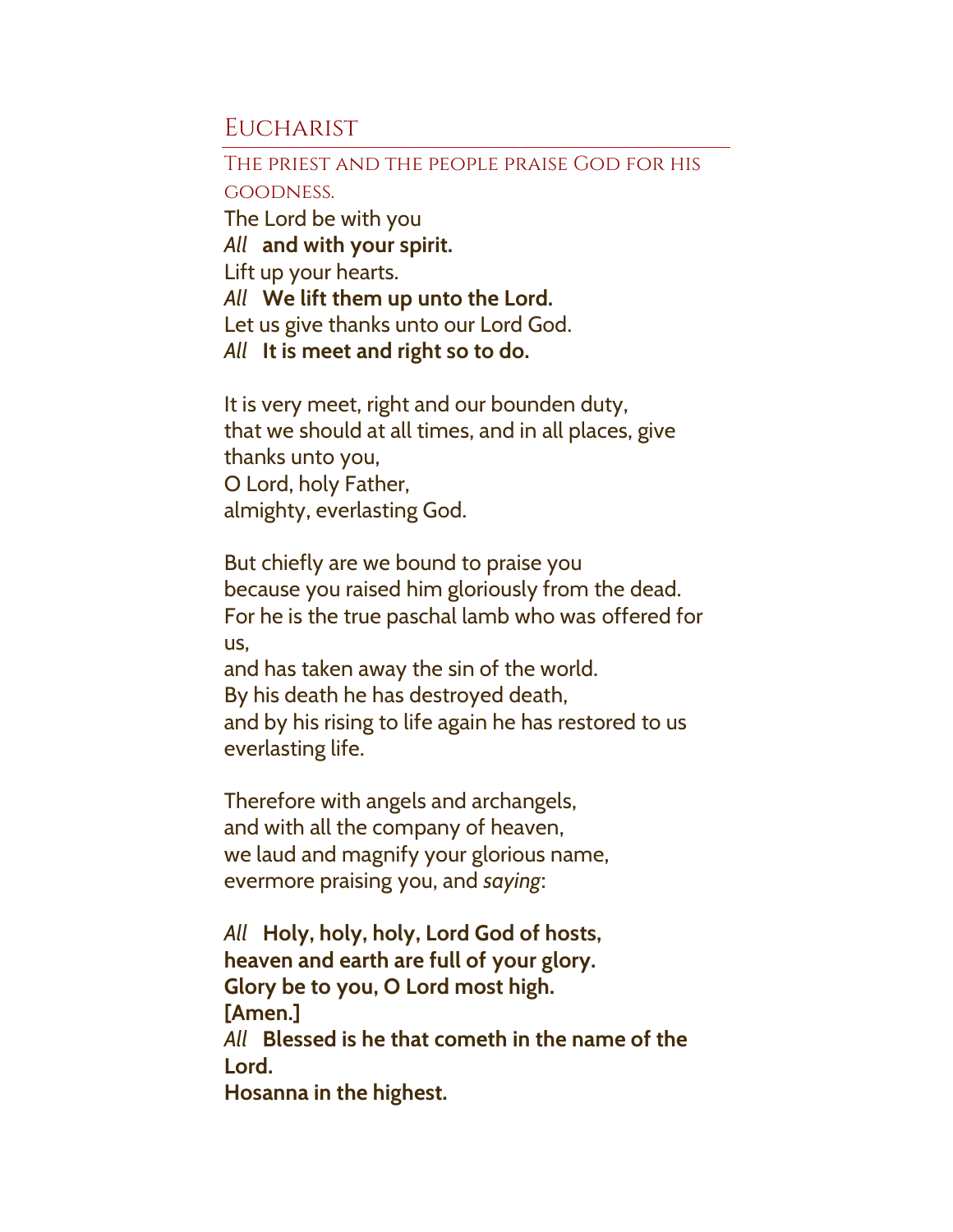#### Prayer of Humble Access

We do not presume to come to this your table, O merciful Lord, trusting in our own righteousness, but in your manifold and great mercies. We are not worthy so much as to gather up the crumbs under your table. But you are the same Lord, whose property is always to have mercy: grant us therefore, gracious Lord, so to partake in the flesh of your dear Son Jesus Christ, and in his blood, that our sinful bodies may be made clean by his body, and our souls washed through his most precious blood, and that we may evermore dwell in him, and he in us.

*All* **Amen.**

#### The Prayer of Consecration

Almighty God, our heavenly Father, who of your tender mercy did give your only Son Jesus Christ to suffer death upon the cross for our redemption; who made there (by his one oblation of himself once offered) a full, perfect and sufficient sacrifice, oblation and satisfaction for the sins of the whole world; and did institute, and in his holy gospel command us to continue, a perpetual memory of that his precious death, until his coming again: Hear us, O merciful Father, we most humbly beseech you; and grant that we receiving these your gifts of bread and wine, according to your Son our Saviour Jesus Christ's holy institution, in remembrance of his death and passion, may be partakers of his most blessed body and blood: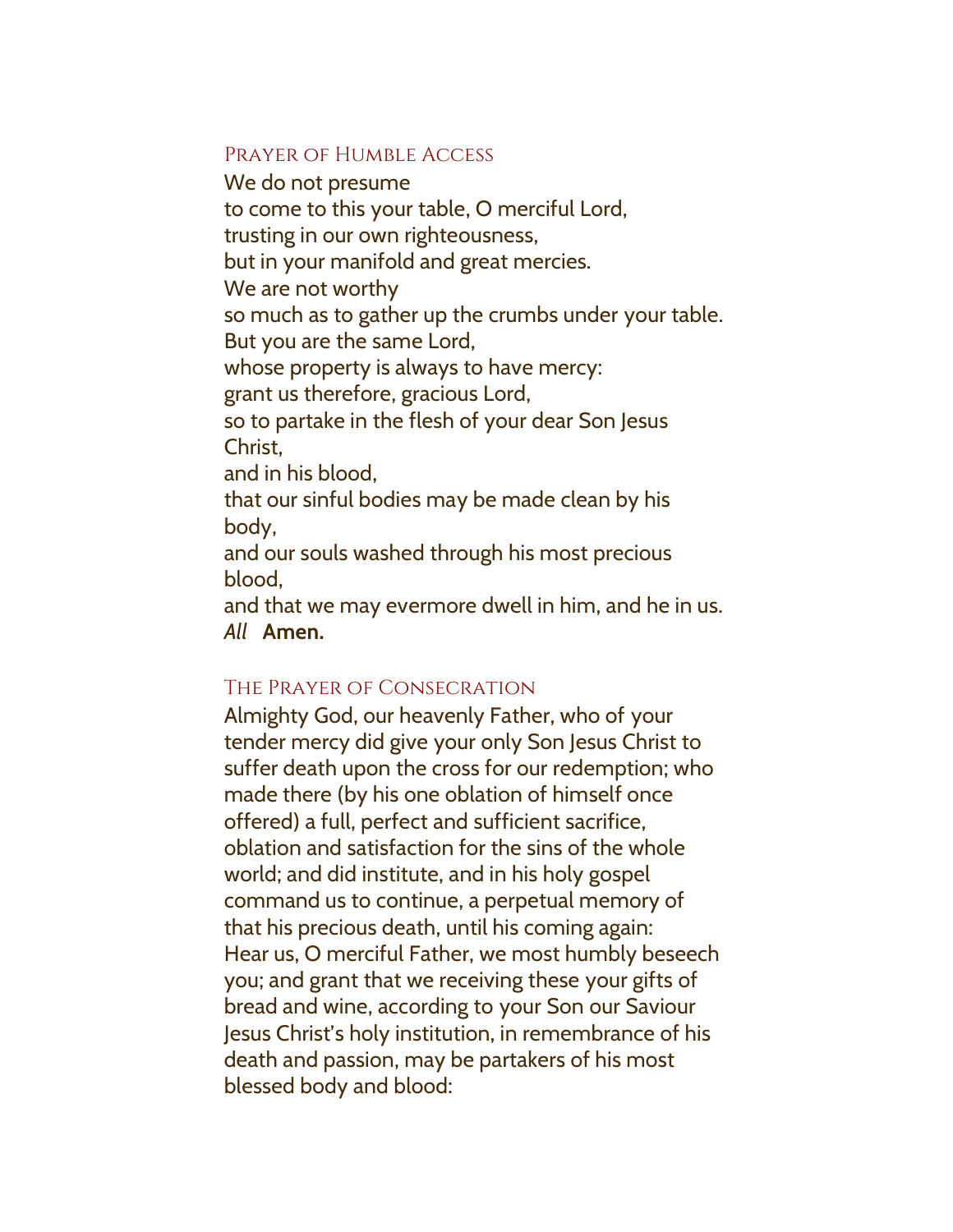who, in the same night that he was betrayed, took bread;

and, when he had given thanks, he brake it,

and gave it to his disciples, saying, Take, eat;

this is my body which is given for you:

do this in remembrance of me.

Likewise after supper he took the cup;

and, when he had given thanks, he gave it to them, saying,

Drink ye all of this;

for this is my blood of the new testament,

which is shed for you and for many for the remission of sins:

do this, as oft as ye shall drink it, in remembrance of me.

*All* **Amen.**

*All* **O Lamb of God that takes away the sins of the world, have mercy upon us. O Lamb of God that takes away the sins of the world, have mercy upon us. O Lamb of God that takes away the sins of the world, grant us your peace.**

## The Lord's Prayer

As our Saviour Christ hath commanded and taught us, we are bold to say *All* **Our Father, who art in heaven, hallowed be your name; Your kingdom come; Your will be done, in earth as it is in heaven. Give us this day our daily bread. And forgive us our trespasses,**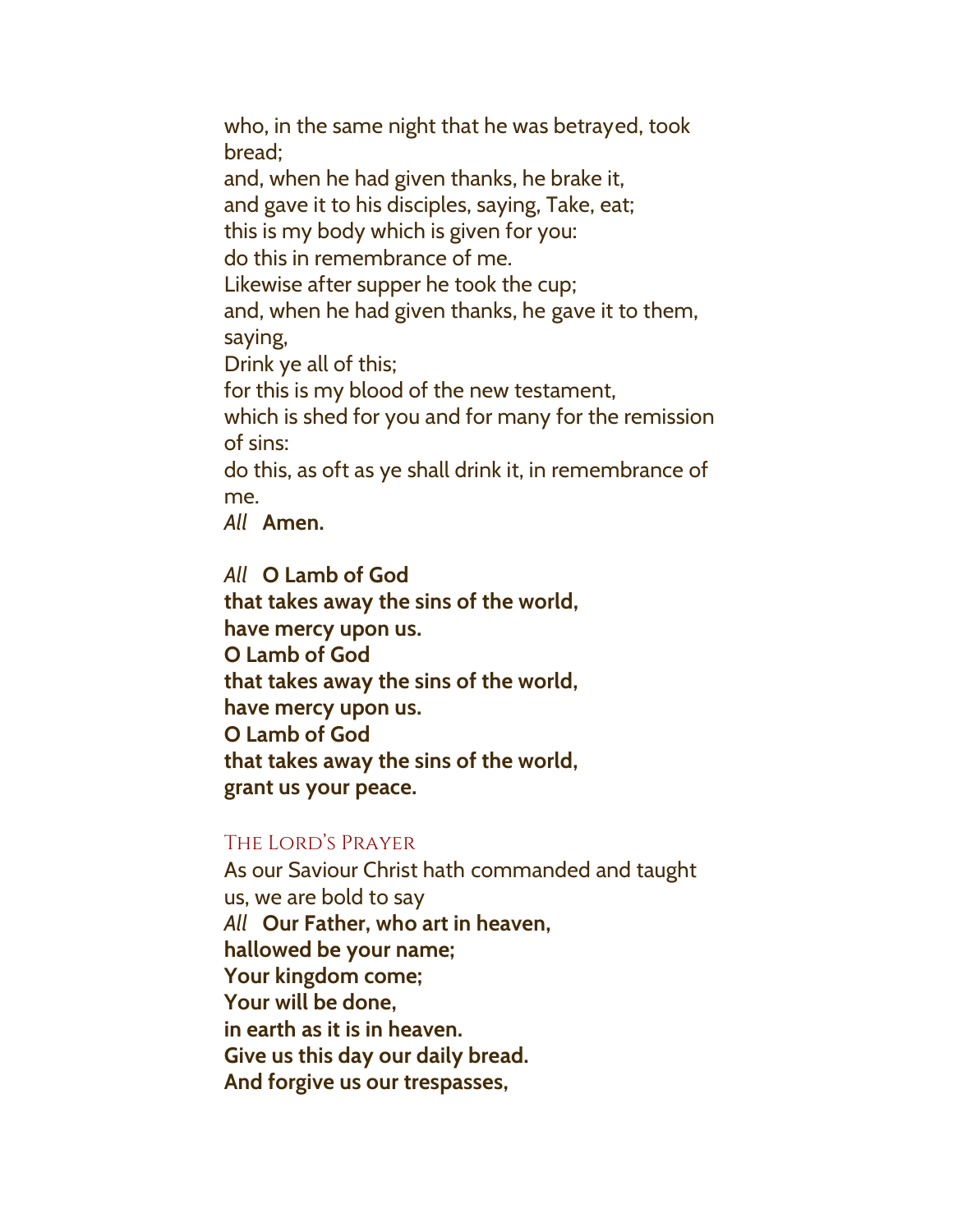**as we forgive them that trespass against us. And lead us not into temptation; but deliver us from evil. For yours is the kingdom, the power and the glory, for ever and ever. Amen.**

#### The Sharing of Communion

The body of our Lord Jesus Christ, which was given for you,

preserve your body and soul unto everlasting life. Take and eat this in remembrance that Christ died for you,

and feed on him in your heart by faith with thanksgiving.

The blood of our Lord Jesus Christ, which was shed for you,

preserve your body and soul unto everlasting life. Drink this in remembrance that Christ's blood was shed for you, and be thankful.

#### Post Communion Prayer

God our Father, whose Son Jesus Christ gives the water of eternal life: may we thirst for you, the spring of life and source of goodness, through him who is alive and reigns, now and for ever. Amen

## Closing Hymn

Sing of the Lord's goodness

(CCLI 180125) https://youtu.be/xLMDEN8Y5f0